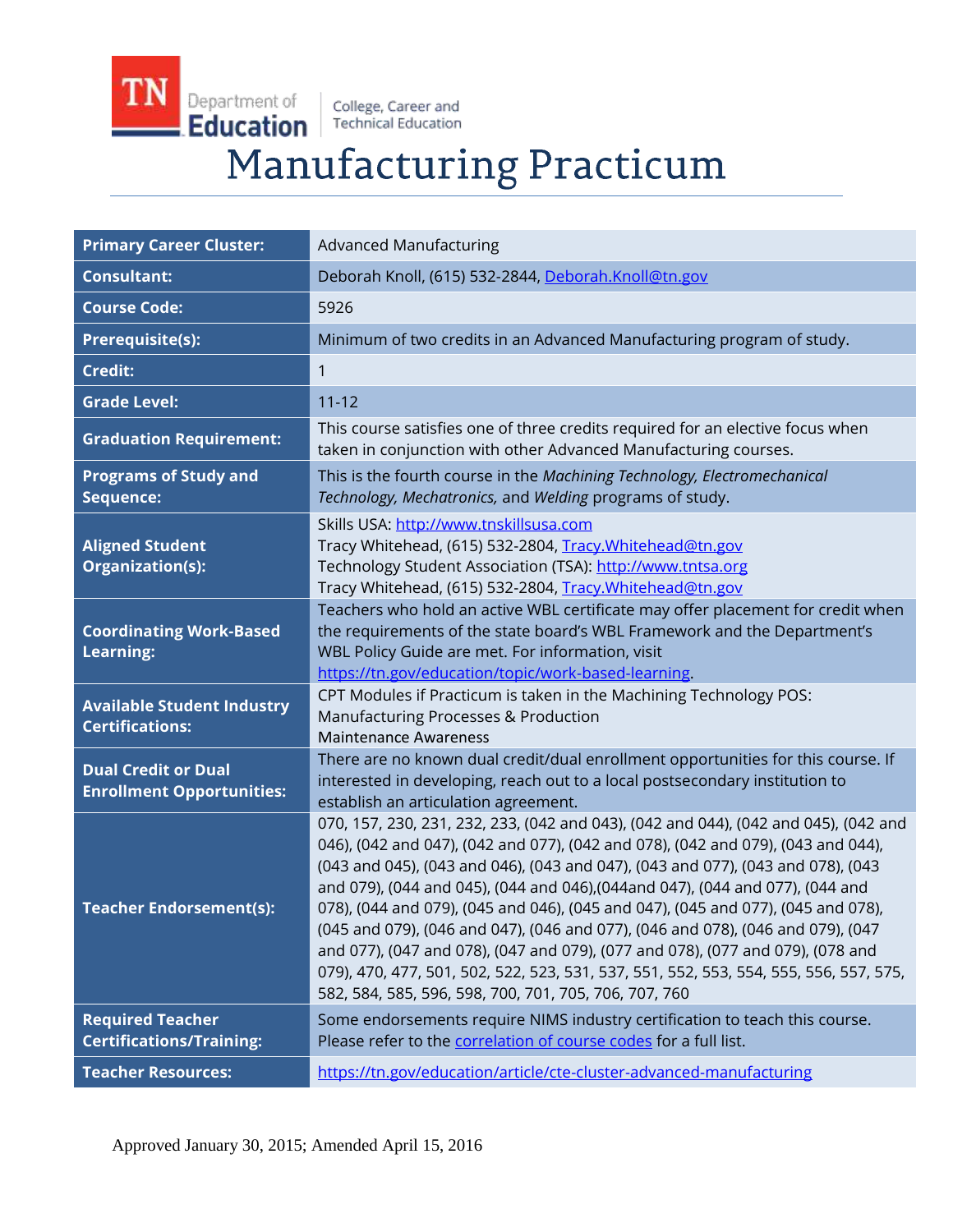## **Course Description**

*Manufacturing Practicum* is a capstone course intended to provide students with the opportunity to apply the skills and knowledge learned in previous Advanced Manufacturing courses within a professional, working environment. While continuing to add to their technical skillsets, students in this course assume increasing responsibility for overseeing manufacturing processes and managing complex projects. Specifically, proficient students will be able to work in teams to plan the production of a sophisticated product; develop troubleshooting and problem solving mechanisms to ensure that projects run smoothly; analyze output and compile professional reports; and connect practicum activities to career and postsecondary opportunities. For all projects undertaken in this course, students are expected to follow the focus area in their chosen program of study (*Machining Technology, Electromechanical Technology, Mechatronics,* or *Welding*), while also refining skills previously acquired to achieve deeper levels of mastery. Upon completion of the practicum, proficient students will be prepared for postsecondary study and career advancement in their chosen focus area.

# **Work-Based Learning Framework**

Practicum activities may take the form of work-based learning (WBL) opportunities (such as internships, cooperative education, service learning, and job shadowing) or industry-driven projectbased learning. These experiences must comply with the Work-Based Learning Framework guidelines established in SBE High School Policy 2.103. As such, this course must be taught by a teacher with an active WBL Certificate issued by the Tennessee Department of Education and follow policies outlined in the Work-Based Learning Policy Guide available online at [https://tn.gov/education/topic/work-based-learning.](https://tn.gov/education/topic/work-based-learning) The Tennessee Department of Education provides a *Personalized Learning Plan* template to ensure compliance with the Work-Based Learning Framework, state and federal Child Labor Law, and Tennessee Department of Education policies, which must be used for students participating in WBL opportunities.

# **Program of Study Application**

This is the fourth course in the *Machining Technology, Electromechanical Technology, Mechatronics,* and *Welding* programs of study. For more information on the benefits and requirements of implementing these programs in full, please visit the Advanced Manufacturing website at [https://tn.gov/education/article/cte-cluster-advanced-manufacturing.](https://tn.gov/education/article/cte-cluster-advanced-manufacturing)

## **Course Requirements**

This capstone course aligns with the requirements of the Work-Based Learning Framework (established in Tennessee State Board High School Policy), with the Tennessee Department of Education's Work-Based Learning Policy Guide, and with state and federal Child Labor Law. As such, the following components are course requirements:

# **Course Standards**

1) A student will have a Personalized Learning Plan that identifies their long-term goals, demonstrates how the Work-Based Learning (WBL) experience aligns with their elective focus and/or high school plan of study, addresses how the student plans to meet and demonstrate the course standards, and addresses employability skill attainment in the following areas: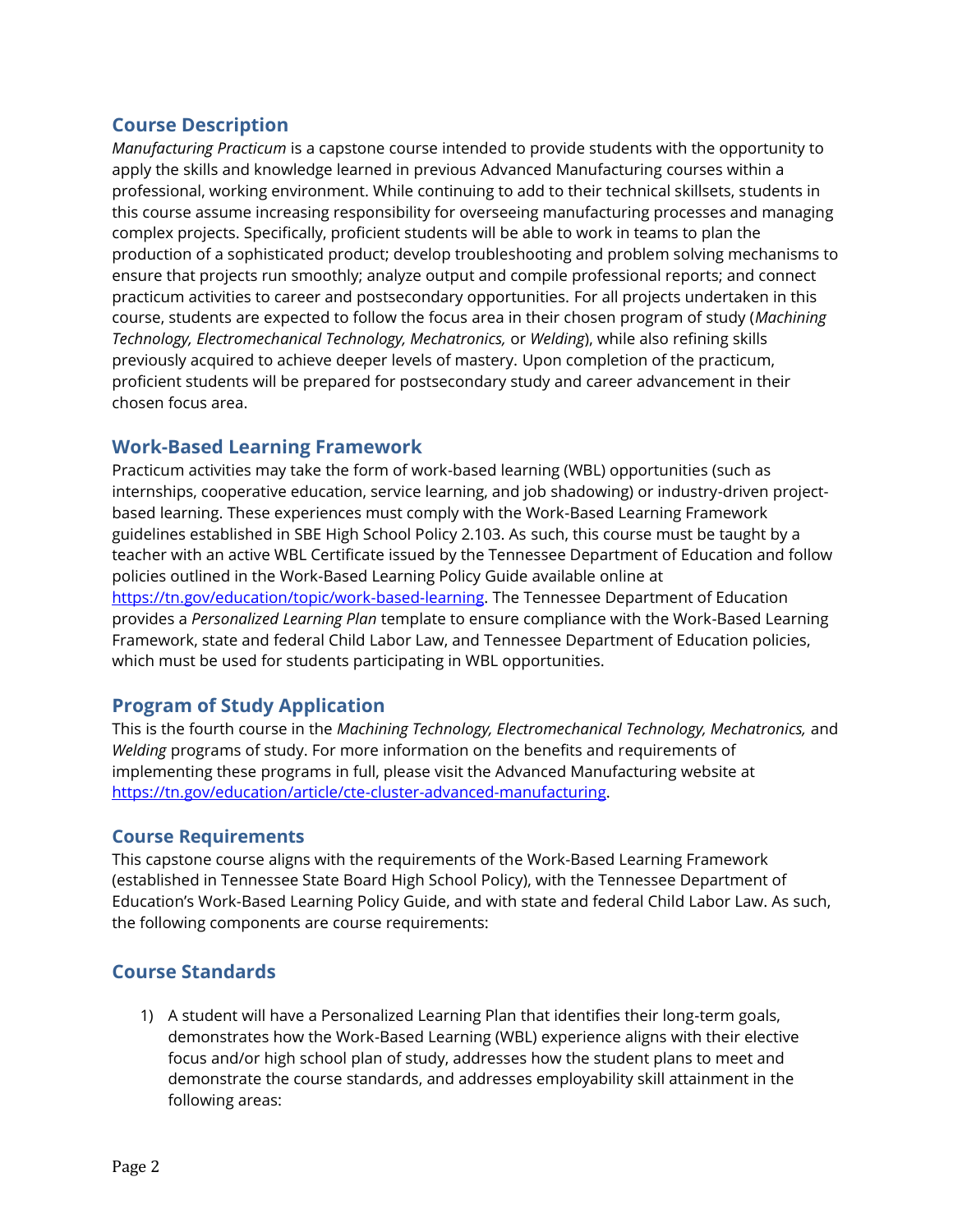- a. Application of academic and technical knowledge and skills (embedded in course standards)
- b. Career knowledge and navigation skills
- c. 21st Century learning and innovation skills
- d. Personal and social skills

## **Safety**

- 2) Accurately read, interpret, and demonstrate adherence to safety rules, including rules published by the (1) National Science Teachers Association (NSTA), (2) rules pertaining to electrical safety, (3) Occupational Safety and Health Administration (OSHA) guidelines, (4) American Society for Testing Materials, (4) ANSI Z49.1: Safety and Welding, Cutting, and Allied Processes, and (5) state and national code requirements. Be able to distinguish between rules and explain why certain rules apply.
- 3) Identify and explain the intended use of safety equipment available in the classroom. Demonstrate how to properly inspect, use, store, and maintain safe operating procedures with tools and equipment.

#### **Advanced Manufacturing Careers**

- 4) Research local, regional, and national companies operating in advanced manufacturing industries. Synthesize findings into a written report or oral presentation profiling several companies and the production environments in which they operate, including the specific products they manufacture, the industries in which they are used, the long- and short-term employment projections, and their overall contributions to society. For example, report on three manufacturers within the aerospace industry and describe how the products they make support the transportation sector.
- 5) Conduct a job search within an advanced manufacturing focus area of choice, including but not limited to machining technology, electromechanical technology, mechatronics, and welding. Compare and contrast job opportunities across sample companies, and determine areas of growth.
- 6) Analyze the requirements and qualifications for various advanced manufacturing job postings identified in the previous standard. Gather information from multiple sources, such as sample resumes, interviews with advanced manufacturing professionals, and job boards, to determine effective strategies for realizing career goals. Create a personal resume modeled after elements based on the findings above, then complete an authentic job application as part of a career search or work-based learning experience.

#### **Professional Ethics and Legal Responsibilities**

7) Investigate national and international labor laws governing advanced manufacturing-related industries. Summarize the legal and professional consequences for breaking these laws, citing news media, company policies, and text from relevant legislation. For example, research Apple's stance on child and migrant labor, then compare the company's policy with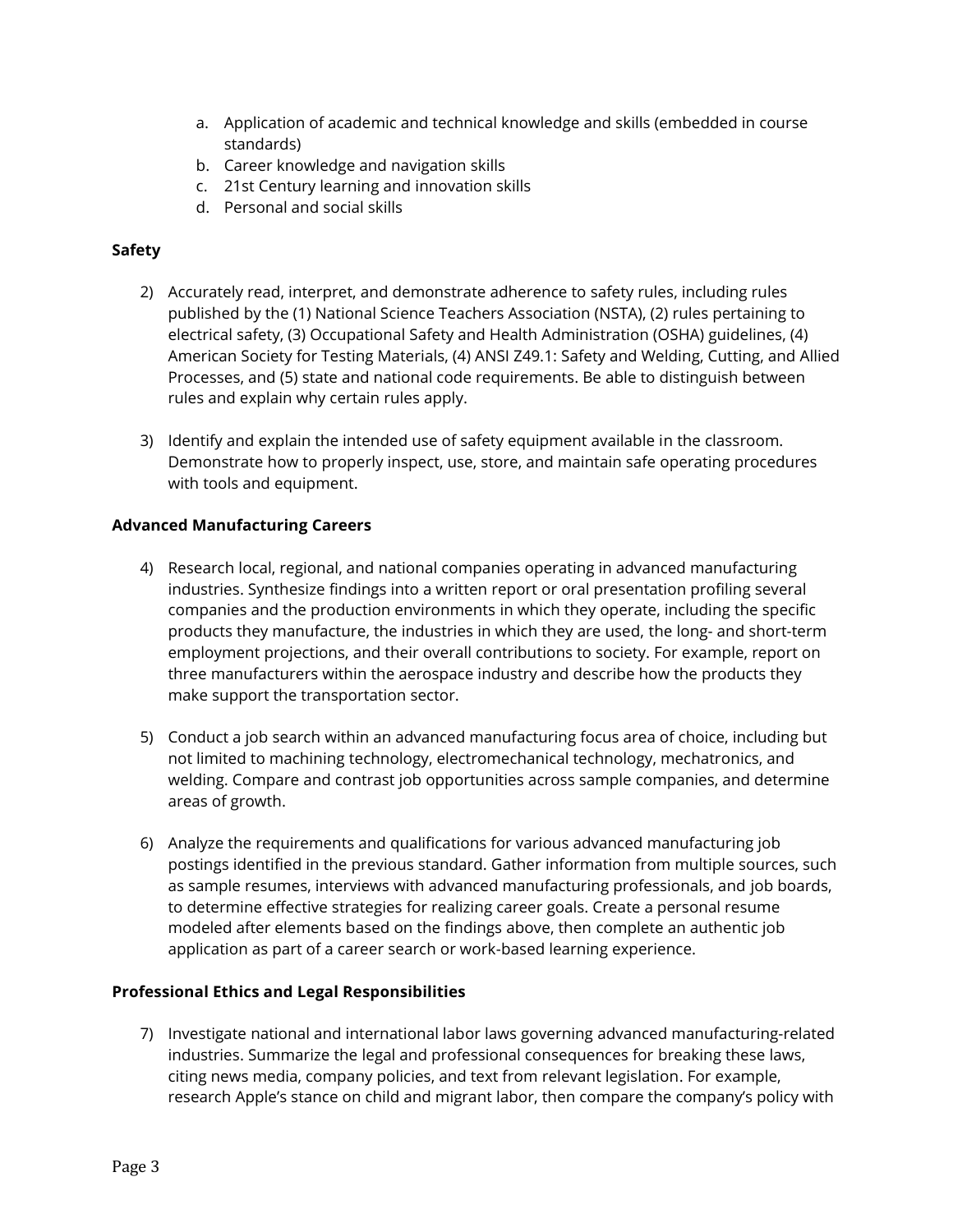independent reports on their manufacturing practices overseas.

- 8) Research the significance of patents in advanced manufacturing. Describe the process for securing a patent, and explain why patent protection is important for maintaining the integrity and quality of manufactured goods. Synthesize information from multiple sources, including the text of actual patent documents, in order to communicate the process to others.
- 9) Research a case study involving an ethical issue related to consumer safety in the context of advanced manufacturing. Examine a variety of perspectives surrounding the issue, then develop an original analysis explaining the impact of the issue on those involved, using persuasive language and citing evidence from the research. For example, discuss the legal and financial fallout resulting from the recall of a defective automobile part; draw on news media and related coverage to describe the implications of withholding knowledge of such a defect from the public.

#### **Advanced Process Management**

- 10) In teams, research an industry need that can be met with a manufacturing product. If possible, meet with a potential client who could use such a product, and discuss the client's wants and needs. Research what materials, labor, equipment, and other inputs are necessary to complete production, then work as a team to develop a production plan, delegate responsibilities, and determine deadlines to meet the client's specifications. Present the plan with supporting graphics and data compiled from the research.
- 11) Simulate the work of a plant operations manager or related position by formulating a detailed production schedule. Use diagrams, schematics, and floor plans to lay out production processes and assign sample shifts. Determine how each team member will contribute to the designated production project.
- 12) Develop a logical decision tree to guide manufacturing processes for a range of products. Given a set of defined criteria and constraints, conduct if/then analyses to answer a variety of process-oriented questions. For example, follow a logical decision tree to determine when to employ serial, batch, or continuous manufacturing processes.
- 13) Demonstrate the ability to apply statistical analysis to the evaluation of process outputs. For a given set of constraints, calculate the ideal production rate for a simulated product, then apply learnings toward original projects undertaken in this course. Using quality control methods learned in previous courses, determine criteria to maximize output and minimize product defects.
- 14) Work together to assemble adequate documentation of production activities in the form of a team log, manual, or executive summary of production processes. Be able to explain to both lay and technical audiences how various aspects of the process work, including how the end product is created. Document constraints and criteria using domain-specific vocabulary and industry terminology.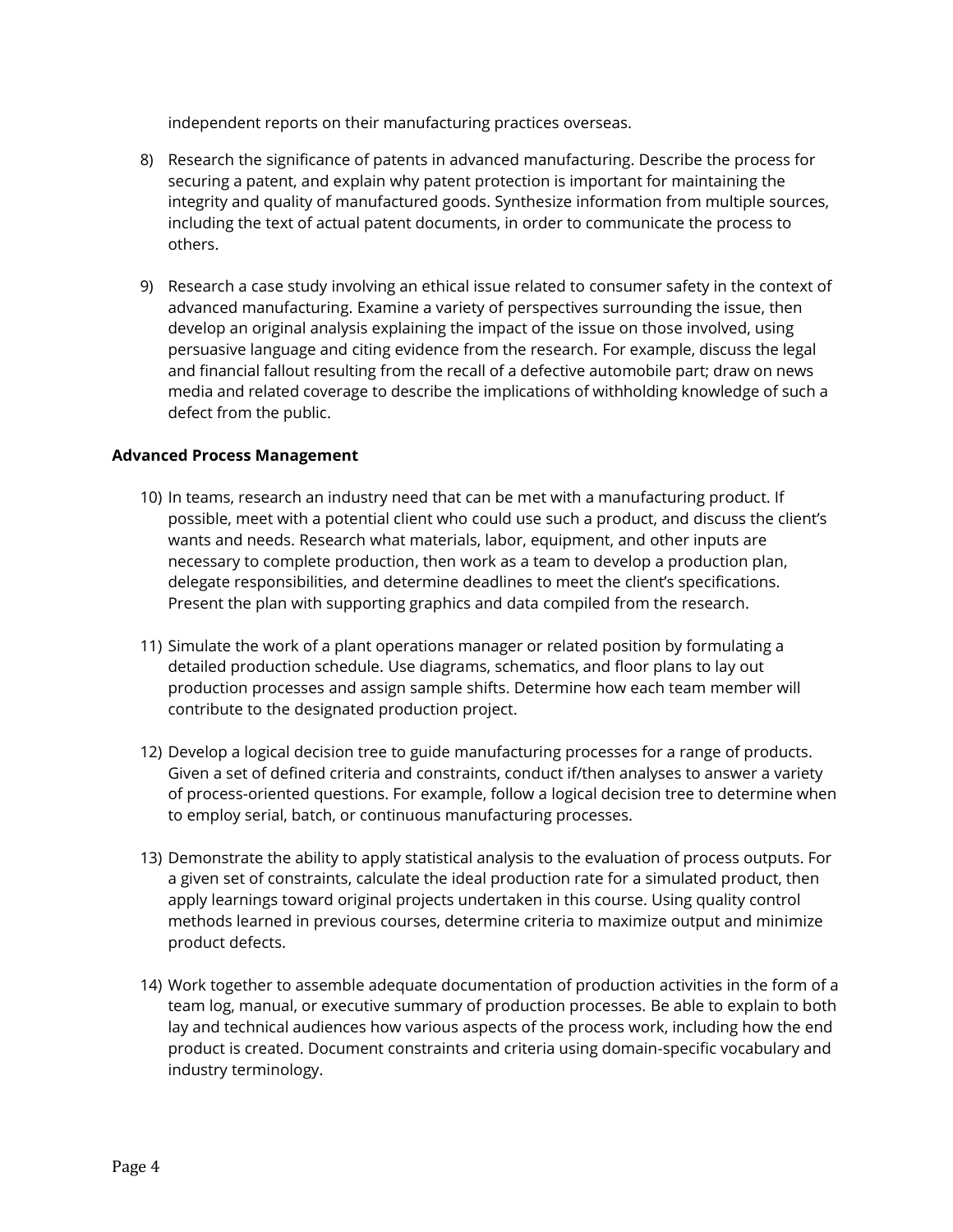15) Execute all production plans undertaken in this course in line with resource constraints, deadlines, and all other specifications in order to meet the vision of a client or the expectations of a classroom-based project. Critique the quality of final products for their compliance with client or classroom specifications. Document product evaluations in a written format that can be easily interpreted by others.

### **Troubleshooting, Problem Solving, and Quality Control**

- 16) Work in teams to identify, diagnose, and troubleshoot malfunctions in advanced manufacturing equipment. Apply problem solving skills learned in previous courses to determine the source of the problem(s), assess the maintenance that will be required, and develop a multistep procedure for making corrections. Conduct the required maintenance according to outlined procedures, and critique the effectiveness of the corrective action.
- 17) Apply quality control methods learned in previous courses to regularly test and evaluate the quality of manufactured products created in this course. Drawing on associated industry standards, develop quality benchmarks for measuring the acceptability of the end product. Formulate criteria for identifying defects, and make recommendations for reducing the number of defects based on observations.
- 18) Record accurate and repeatable measurements to specified degrees of precision, attending to appropriate units as directed. When measurements misalign, make the necessary adjustments in order to eliminate the problem. For example, if a machining part is specified to be sized within an acceptable range of nanometers, adjust the CNC code to cut the part within a more accurate margin of error.

#### **Portfolio**

- 19) Create a portfolio, or similar collection of work, that illustrates mastery of skills and knowledge outlined in the previous courses and applied in the practicum. The portfolio should reflect thoughtful assessment and evaluation of the progression of work involving the application of steps of the design process, as outlined by the instructor. The following documents will reside in the student's portfolio:
	- a. Personal code of ethics
	- b. Career and professional development plan
	- c. Resume
	- d. List of responsibilities undertaken through the course
	- e. Examples of visual materials developed and used during the course (such as drawings, models, presentation slides, videos, and demonstrations)
	- f. Description of technology used, with examples if appropriate
	- g. Periodic journal entries reflecting on tasks and activities
	- h. Feedback from instructor and/or supervisor based on observations